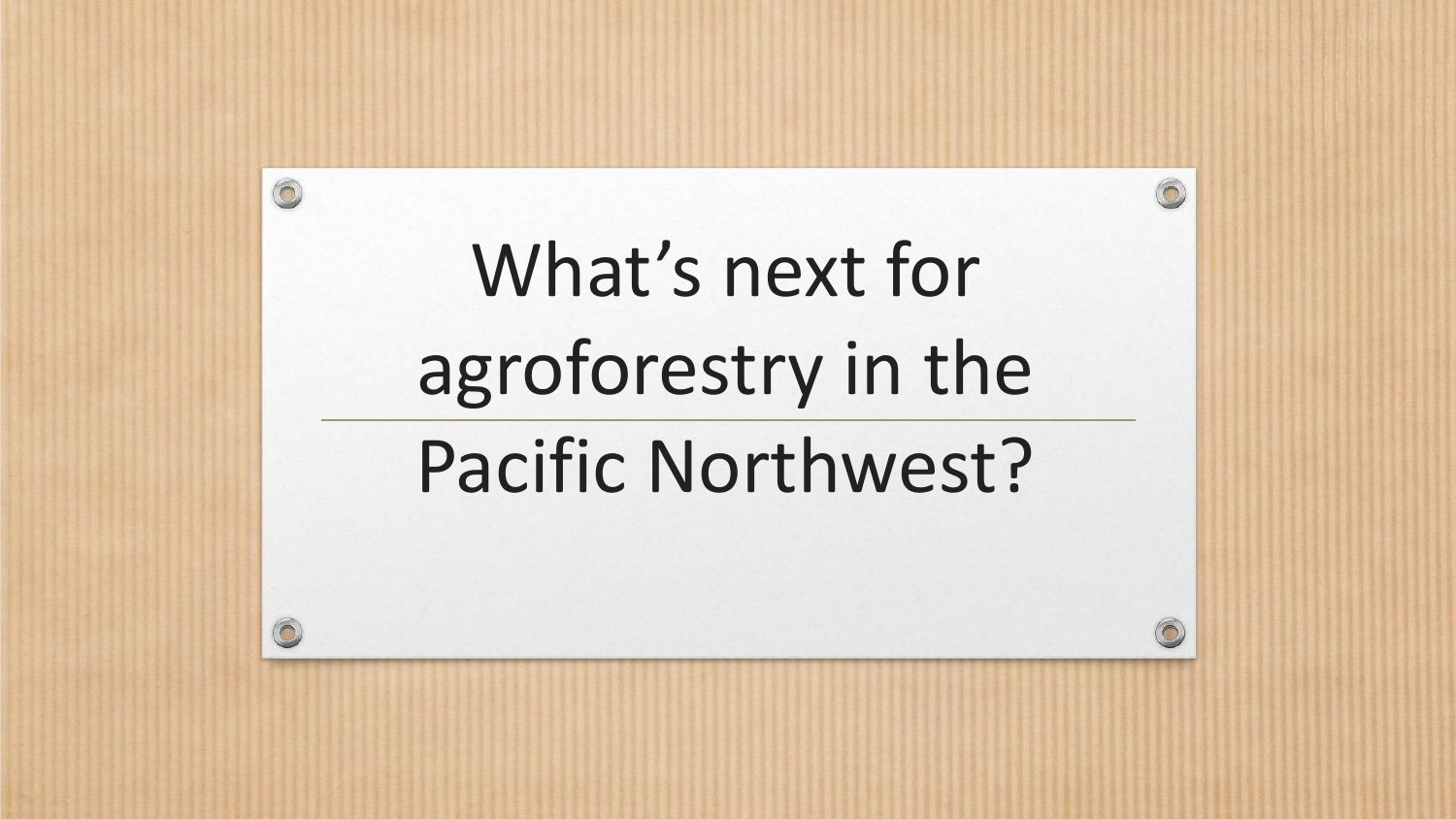#### Making connections and filling gaps

• Connect existing organizations

- Discover how their strategies fit with sustainability ideals of agroforestry
- Organize and spread existing knowledge of agroforestry for possible PNW users
- Find local examples of agroforestry and learn from landowners on what works and doesn't work for the PNW
- Train professionals in agroforestry principles and practices for the PNW

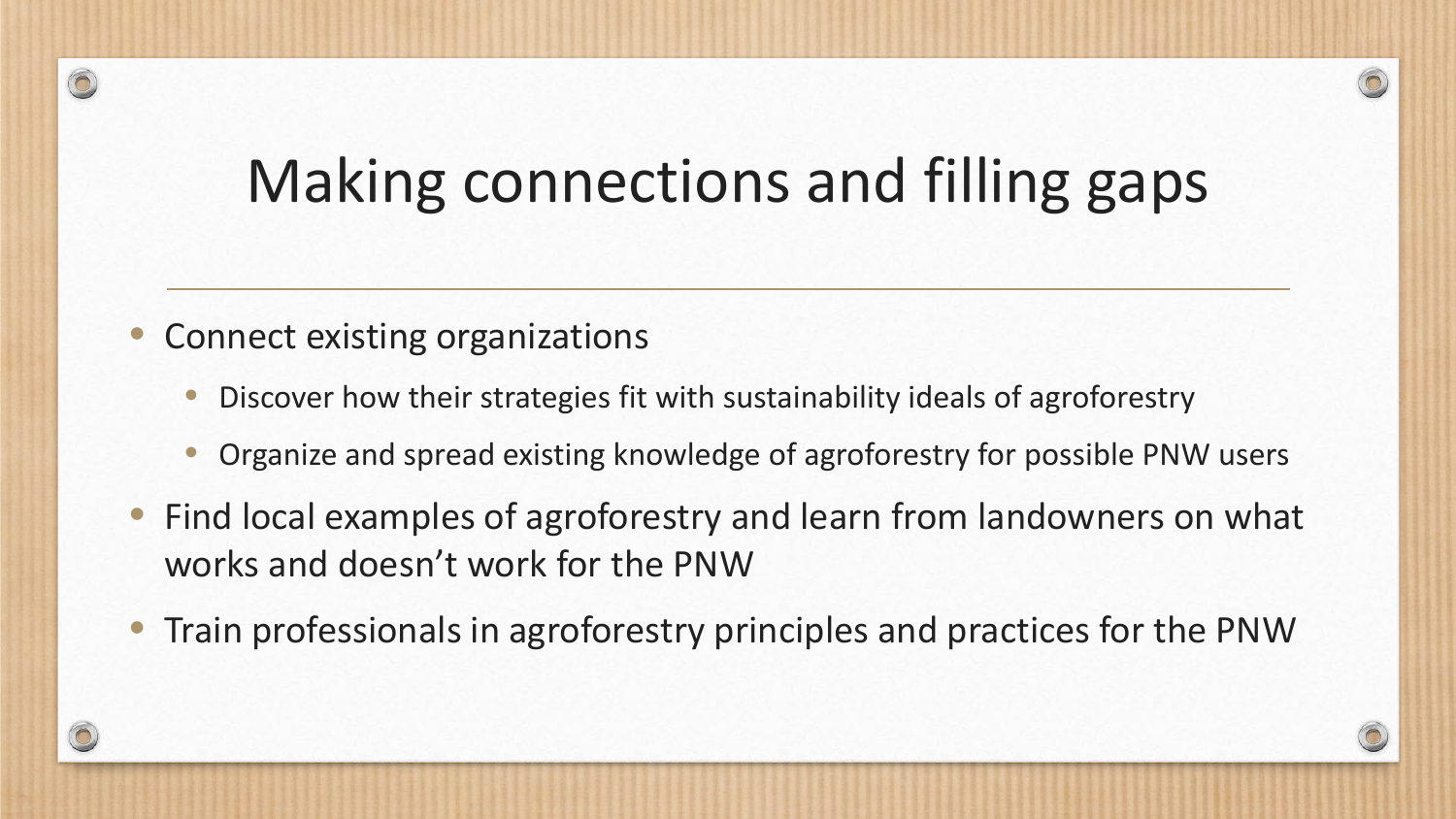#### Making connections and filling gaps

• Research agroforestry practices that are specific to the PNW

• Valley farmlands

- Foothills of mountain ranges
- Eastern drylands
- Research economic and ecosystem service benefits or shortcomings for agroforestry practices
- Possible agroforester certification, such as that for Master Gardeners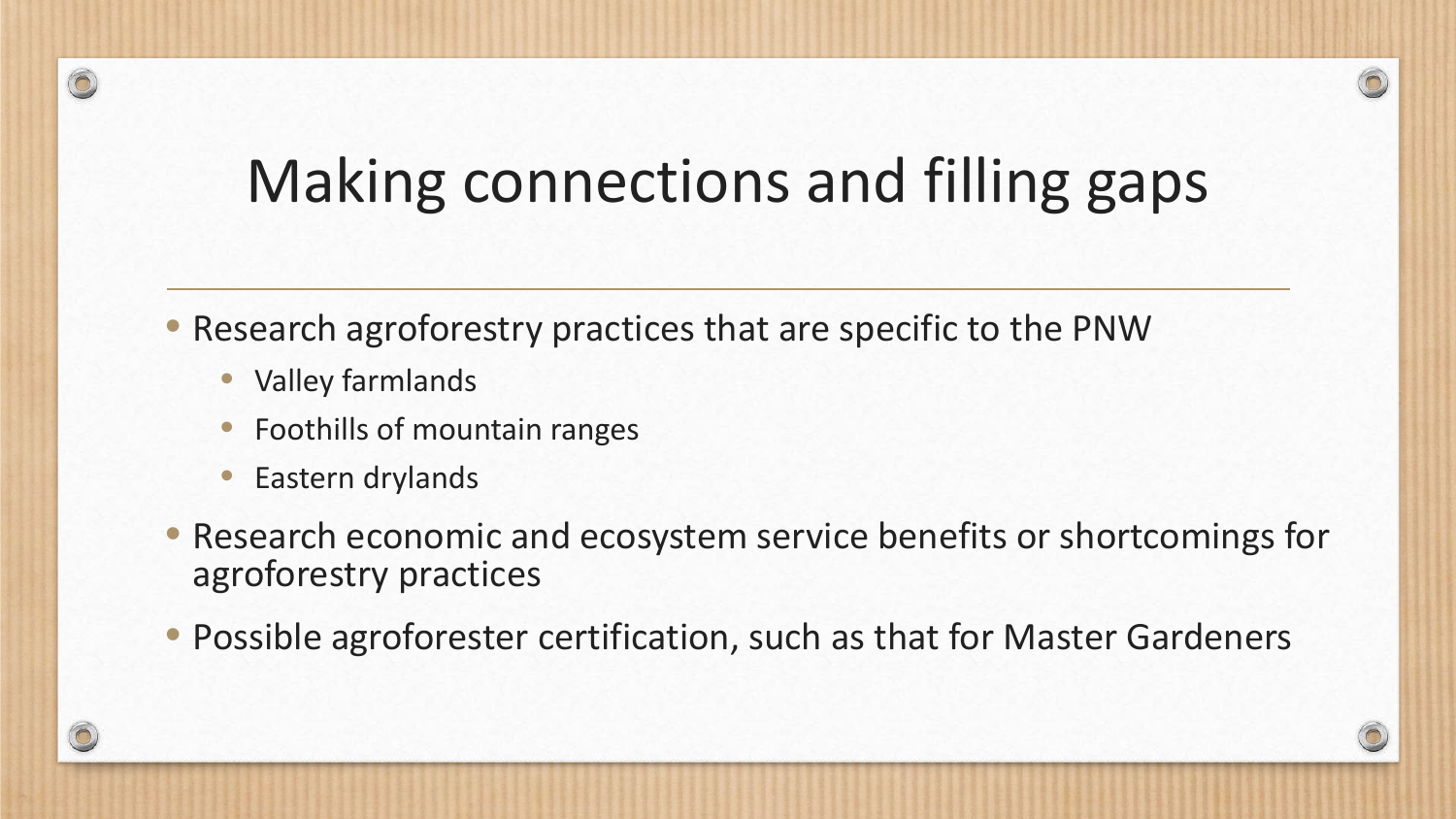#### Related Organizations

- Natural Resources Conservation Service
- Soil and Water Conservation Society
- National Agroforestry Center

- State Department's of Forestry
- State Department's of Fish and Wildlife
- Woodland Owners Association
- State agricultural and forestry extension services
- National and state Association of Conservation Districts
- Nursery and Landscape Associations
- Local farmer co-ops and food producers organizations